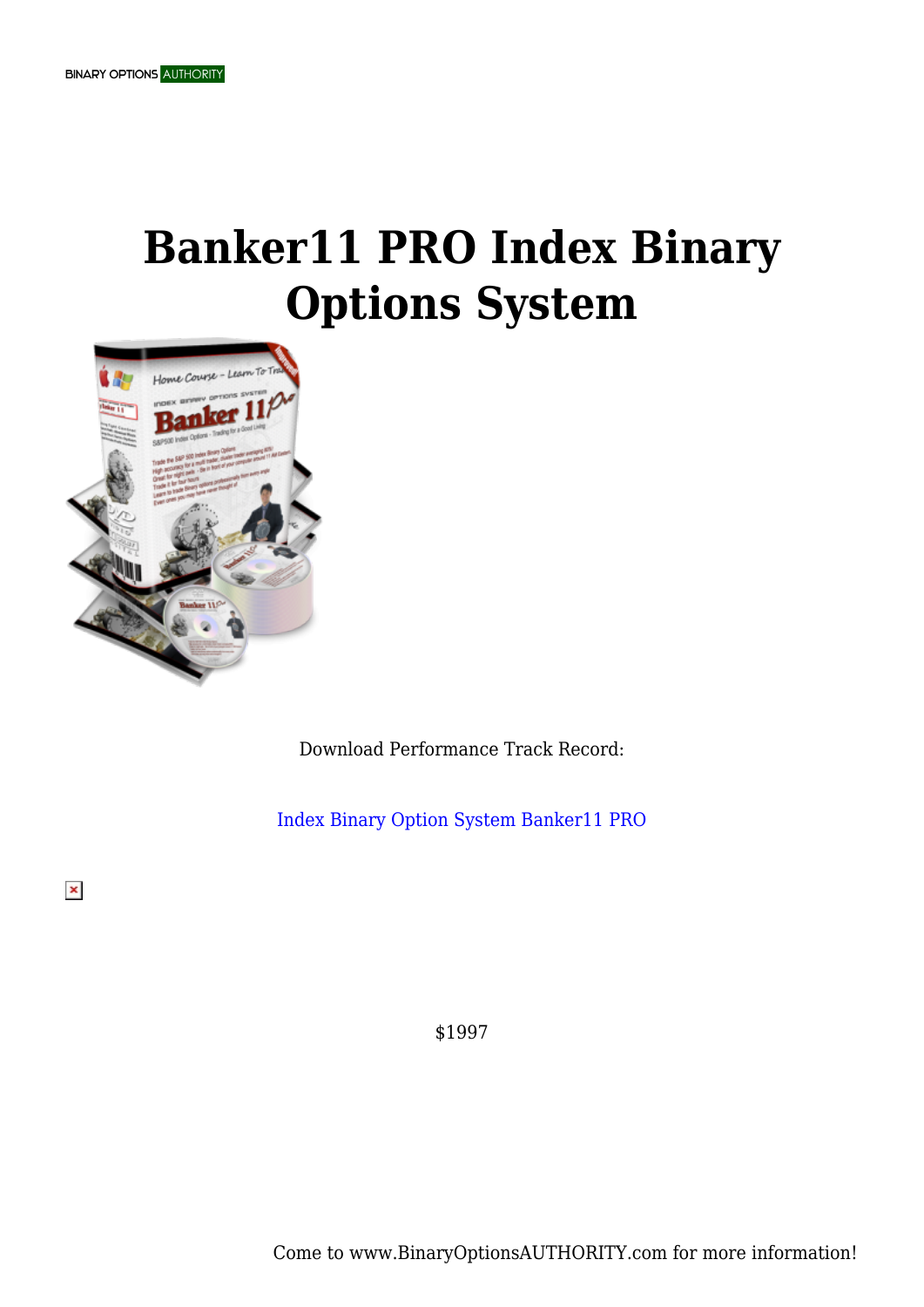



# **Index Binary Option System – Banker 11 PRO – Trade the S&P 500 with Binary Options at a Full Time Professional Level in Just Four Hours a Day…**

- **Trade the S&P 500 Index Binary Options for unique binary options trading opportunities**
- **High accuracy for a multi trader, cluster trader averaging 80%!**
- **Running Approximately \$24,900 /mo Systems Results Cash Flow in trading just**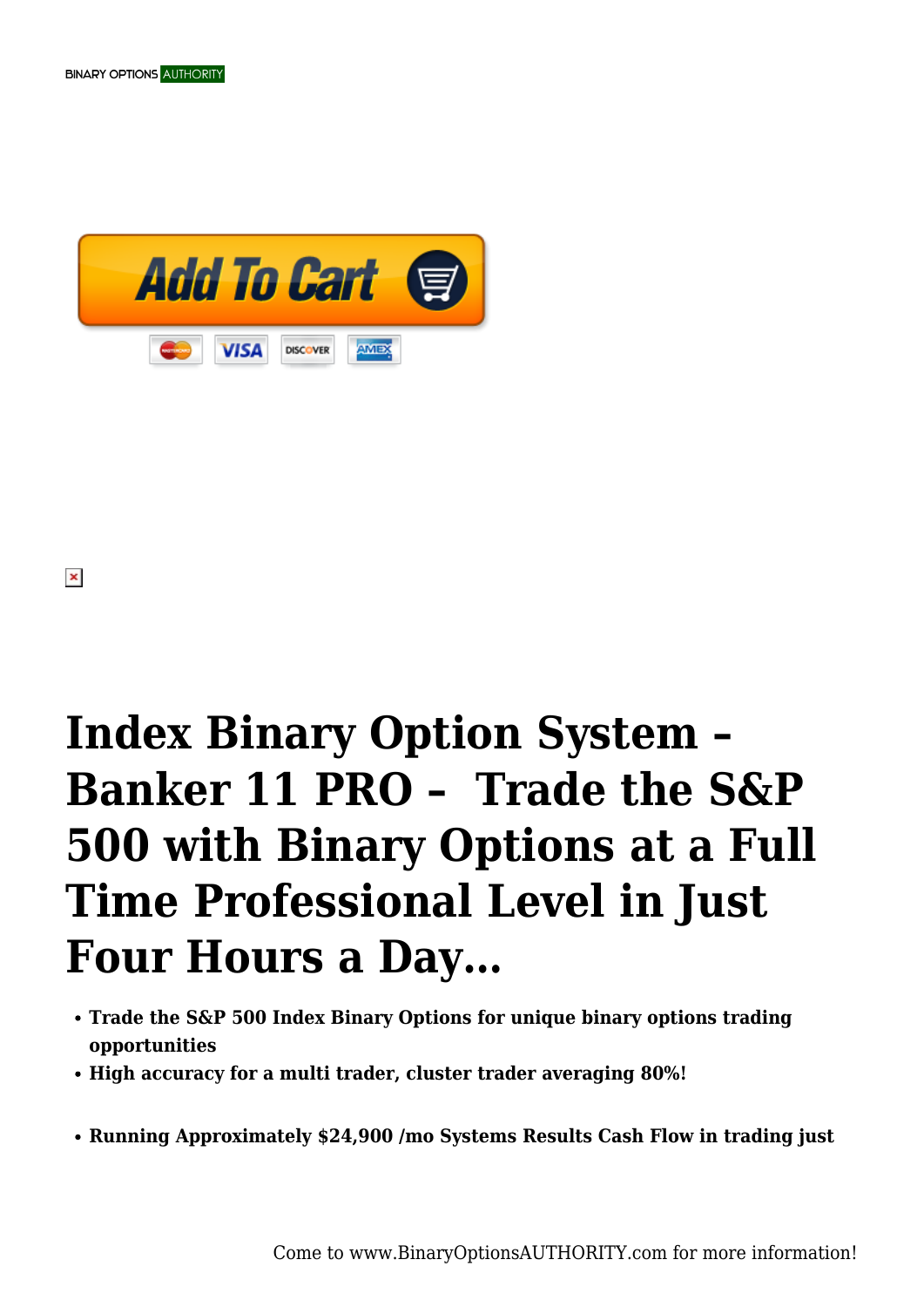**four hours a day based off \$500 position sizes expandable up to \$49,800 per month systems results at \$1,000 per trade.**

- **Great for night owls were non-morning people because you don't even need to be in front of your computer until 11 AM Eastern. And then trade it for four hours**
- **Learn to trade Binary options professionally from every angle even ones you may have never thought of**

#### $\pmb{\times}$

Here is a Sample Performance Record of Banker11 PRO. Examine the performance record carefully. In order to potentially obtain the systems results as represented here you would have to take all of the systems trades and trade the system correctly.

S&P 500

INDEX

|           | W/L              | Win   | Win Net       | Loss | Loss Net       | Draw | Draw   | <b>NET</b>         |
|-----------|------------------|-------|---------------|------|----------------|------|--------|--------------------|
|           |                  |       |               |      |                |      | Net    |                    |
| $31$ -Aug | <b>WWWWL</b>     | 4     | \$1,400.00 1  |      | $-$ \$450.00   |      |        | $$0.00$ \$950.00   |
| $30-Auq$  | <b>WWLW</b>      | 3     | $$1,050.00$ 1 |      | $-$ \$450.00   |      |        | $$0.00$ \$600.00   |
| $27$ -Aug | WWWWL            | 4     | $$1,400.00$ 1 |      | $-$ \$450.00   |      |        | $$0.00$ \$950.00   |
| $26$ -Aug | WLLWW            | 3     | $$1,050.00$ 2 |      | $-$ \$900.00   |      |        | $$0.00$ \$150.00   |
| $25-Auq$  | <b>WWWWWWWWW</b> | $9\,$ | $$3,150.00$ 0 |      | \$0.00         |      |        | $$0.00$ \$3,150.00 |
| $24$ -Aug | WWWLWWL          | 5     | \$1,750.00 2  |      | $-$ \$900.00   |      |        | $$0.00$ \$850.00   |
| $23$ -Aug | <b>WWWLWW</b>    | 5     | $$1,750.00$ 1 |      | $-$ \$450.00   |      |        | $$0.00$ \$1,300.00 |
| $20-Auq$  | <b>WWWWWWW</b>   | 7     | $$2,450.00$ 0 |      | \$0.00         |      | \$0.00 | \$2,450.00         |
| $19$ -Aug | WWLLLLLW         | 3     | \$1,050.005   |      | $-$ \$2,250.00 |      | \$0.00 | $-$1,200.00$       |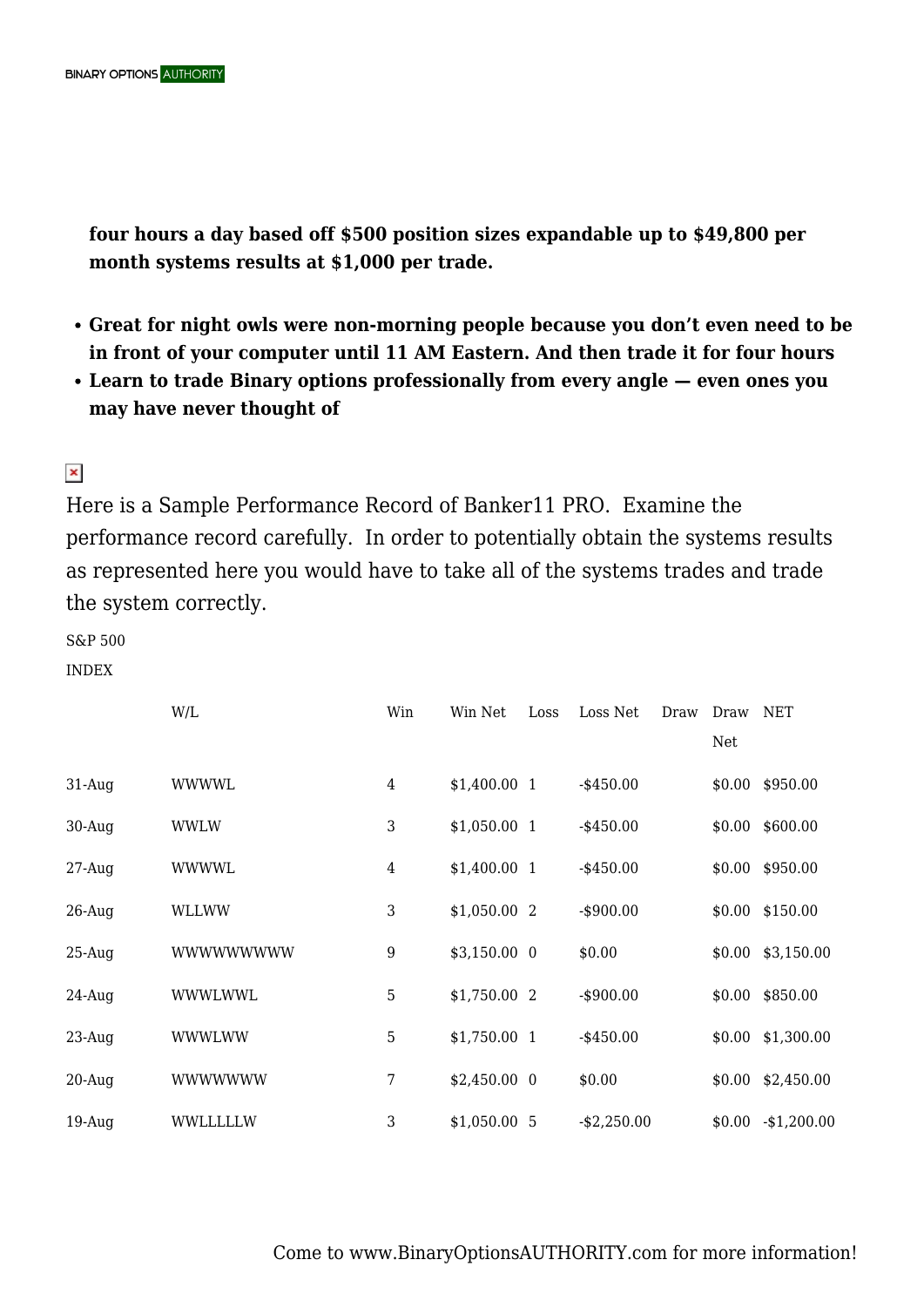| $18$ -Aug               | WWWWWW                    | 7              | $$2,450.00$ 0 |                | \$0.00       |        | $$0.00$ $$2,450.00$ |
|-------------------------|---------------------------|----------------|---------------|----------------|--------------|--------|---------------------|
|                         | <b>WWWWWWW</b>            | $\overline{7}$ | $$2,450.00$ 0 |                | \$0.00       | \$0.00 | \$2,450.00          |
|                         | WWWWWWLWWWWW              | 12             | \$4,200.00 1  |                | $-$ \$450.00 | \$0.00 | \$3,750.00          |
| $13$ -Aug               | <b>WWWWWWWWWWWWWW</b>     | -15            | \$5,250.00 0  |                | \$0.00       | \$0.00 | \$5,250.00          |
|                         | <b>WWWWW</b>              | $\mathbf 5$    | \$1,750.00 0  |                | \$0.00       | \$0.00 | \$1,750.00          |
|                         | LLLLWWW                   | 3              | \$1,050.00 4  |                | $-$1,800.00$ | \$0.00 | $-$ \$750.00        |
|                         | <b>WWWL</b>               | 3              | \$1,050.00 1  |                | $-$ \$450.00 |        | $$0.00$ \$600.00    |
| $10-Auq$                | WWWWLW                    | $\overline{5}$ | \$1,750.00 1  |                | $-$ \$450.00 | \$0.00 | \$1,300.00          |
| $9-Auq$                 | <b>WWWWWL</b>             | 5              | \$1,750.00 1  |                | $-$ \$450.00 | \$0.00 | \$1,300.00          |
| 6-Aug                   | <b>WWWWWWW</b>            | $\overline{7}$ | \$2,450.00 0  |                | \$0.00       | \$0.00 | \$2,450.00          |
| 5-Aug                   | ${\rm LWW}$               | $\mathbf{2}$   | \$700.00      | $\mathbf{1}$   | $-$ \$450.00 | \$0.00 | \$250.00            |
| 4-Aug                   | WWLWLWW                   | $\overline{5}$ | \$1,750.00 2  |                | $-$ \$900.00 | \$0.00 | \$850.00            |
| $2-Aug$                 | LLWLW                     | $\mathbf{2}$   | \$700.00      | 3              | $-$1,350.00$ | \$0.00 | $-$ \$650.00        |
|                         |                           | 121            |               | 27             |              |        | Total \$30,200.00   |
|                         |                           |                | 81.76%        |                |              |        |                     |
|                         |                           |                |               |                |              |        |                     |
| S&P 500<br><b>INDEX</b> |                           |                |               |                |              |        |                     |
| 30-Jul                  | <b>WWWWWWL</b>            | $\,6\,$        | \$2,100.00 1  |                | $-$ \$450.00 | \$0.00 | \$1,650.00          |
| 29-Jul                  | <b>WWWWWWW</b>            | $\overline{7}$ | \$2,450.00 0  |                | \$0.00       | \$0.00 | \$2,450.00          |
| $28$ -Jul               | WLLWLWW                   | $\overline{4}$ | \$1,400.00 3  |                | $-$1,350.00$ | \$0.00 | \$50.00             |
| $27$ -Jul               | $\ensuremath{\text{LWL}}$ | $\mathbf{1}$   | \$350.00      | $\overline{2}$ | $-$ \$900.00 | \$0.00 | $-$ \$550.00        |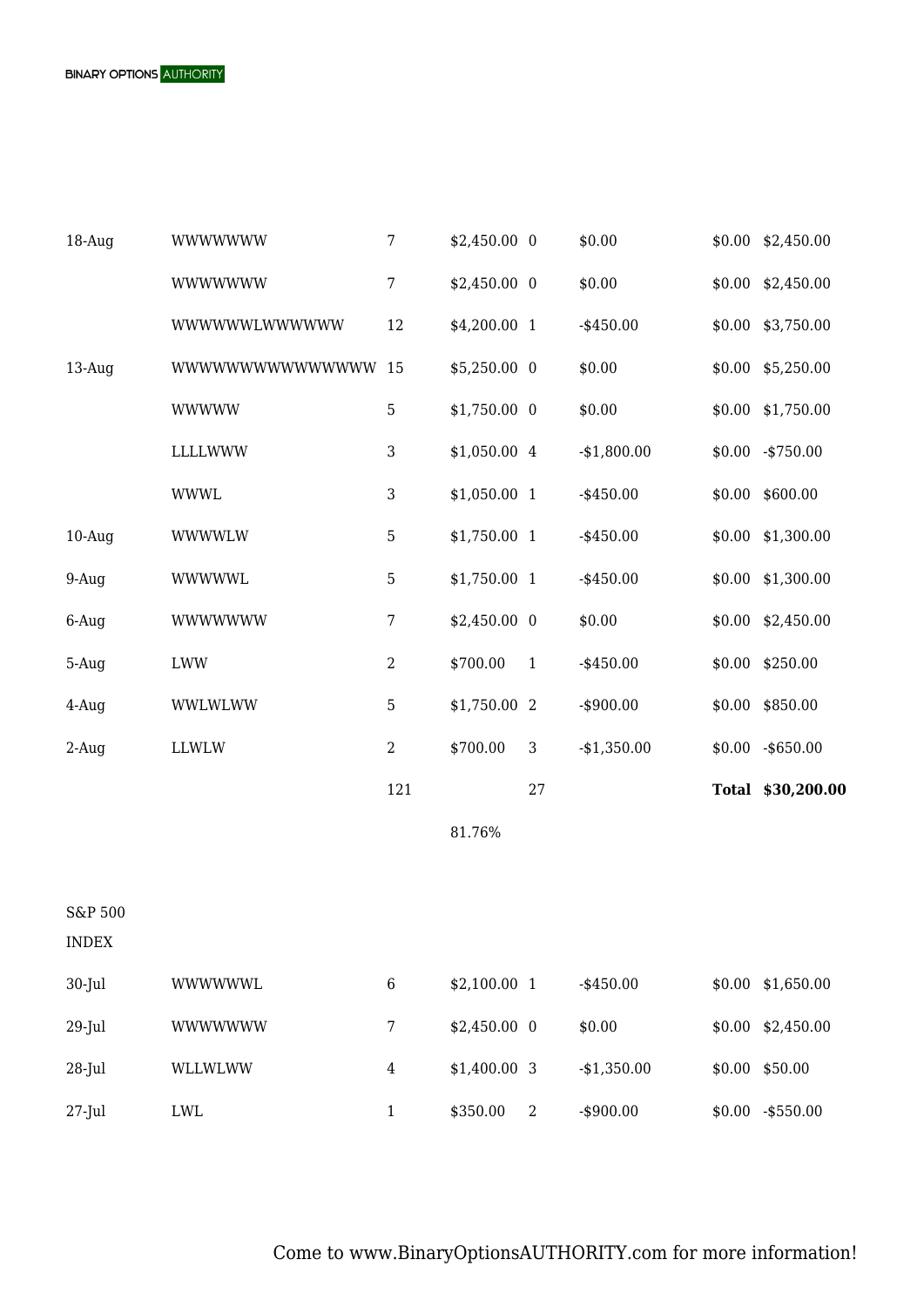

S&P 500 INDEX Win Win Net Loss Loss Net Draw Draw NETNet

**BINARY OPTIONS AUTHORITY**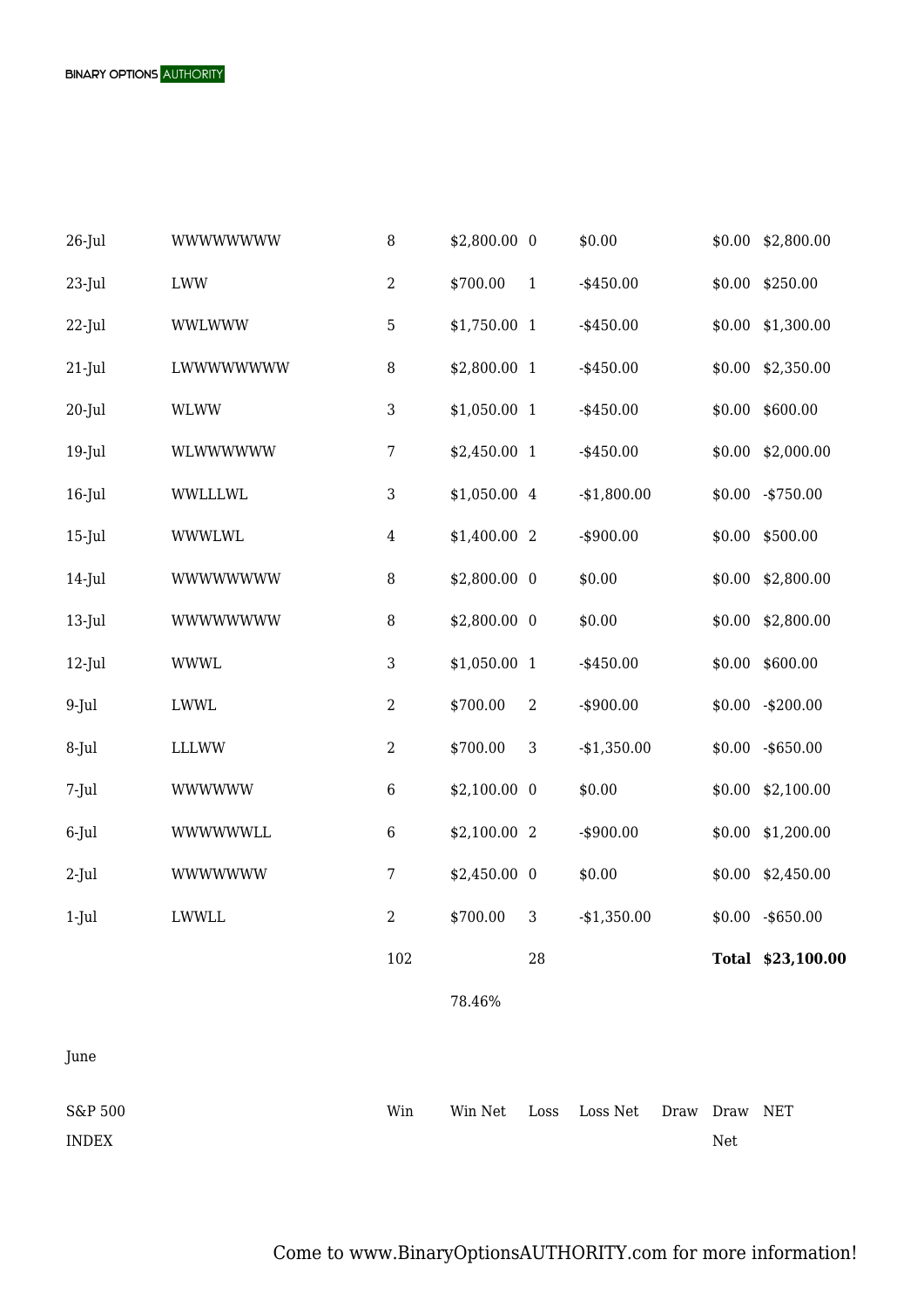

| 30-Jun    | LWWWW           | $\overline{4}$ | \$1,400.00 1  |                  | $-$ \$450.00   |        | \$0.00 \$950.00    |
|-----------|-----------------|----------------|---------------|------------------|----------------|--------|--------------------|
|           | LWWLWL          | 3              | \$1,050.00 3  |                  | $-$ \$1,350.00 |        | $$0.00$ -\$300.00  |
|           | <b>WLWL</b>     | $\mathbf{2}$   | \$700.00      | $\overline{2}$   | $-$ \$900.00   |        | $$0.00$ -\$200.00  |
| $25$ -Jun | LWWW            | 3              | \$1,050.00 1  |                  | $-$ \$450.00   | \$0.00 | \$600.00           |
|           | LWWWW           | $\overline{4}$ | \$1,400.00 1  |                  | $-$ \$450.00   |        | \$0.00 \$950.00    |
|           | <b>WWL</b>      | $\mathbf{2}$   | \$700.00      | $\mathbf{1}$     | $-$ \$450.00   |        | \$0.00 \$250.00    |
|           | <b>WLWW</b>     | 3              | \$1,050.00 1  |                  | $-$ \$450.00   | \$0.00 | \$600.00           |
| $21$ -Jun | <b>WWLWWW</b>   | 5              | \$1,750.00 1  |                  | $-$ \$450.00   | \$0.00 | \$1,300.00         |
|           | <b>WLLW</b>     | $\mathbf{2}$   | \$700.00      | $\boldsymbol{2}$ | $-$ \$900.00   |        | $$0.00$ -\$200.00  |
|           | <b>WWWWWWWW</b> | 8              | \$2,800.00 0  |                  | \$0.00         | \$0.00 | \$2,800.00         |
|           | <b>WWWWWL</b>   | 5              | \$1,750.00 1  |                  | $-$ \$450.00   |        | $$0.00$ \$1,300.00 |
|           | LWWWL           | 3              | \$1,050.00 2  |                  | $-$ \$900.00   |        | \$0.00 \$150.00    |
| $14$ -Jun | <b>WWWWWWWW</b> | $\, 8$         | \$2,800.00 0  |                  | \$0.00         |        | $$0.00$ \$2,800.00 |
|           | LWLWWL          | 3              | \$1,050.00 3  |                  | $-$1,350.00$   |        | $$0.00$ -\$300.00  |
| $10$ -Jun | <b>WWWWW</b>    | $\overline{5}$ | \$1,750.00 0  |                  | \$0.00         |        | $$0.00$ \$1,750.00 |
|           | LWWWWWWW        | 7              | \$2,450.00 1  |                  | $-$ \$450.00   |        | $$0.00$ \$2,000.00 |
|           | LWWWWWWW        | 7              | \$2,450.00 1  |                  | $-$ \$450.00   |        | $$0.00$ \$2,000.00 |
| $7$ -Jun  | <b>WWWLLW</b>   | $\overline{4}$ | \$1,400.00 2  |                  | $-$ \$900.00   |        | \$0.00 \$500.00    |
| 4-Jun     | <b>WW</b>       | 2              | \$700.00      | $\boldsymbol{0}$ | \$0.00         | \$0.00 | \$700.00           |
|           | <b>WWWWWW</b>   | $\,6$          | $$2,100.00$ 0 |                  | \$0.00         | \$0.00 | \$2,100.00         |
|           | <b>WWWWWWW</b>  | 7              | \$2,450.00 0  |                  | \$0.00         | \$0.00 | \$2,450.00         |
| $1-J$ un  | LWWWL           | 3              | \$1,050.00 2  |                  | $-$ \$900.00   |        | $$0.00$ \$150.00   |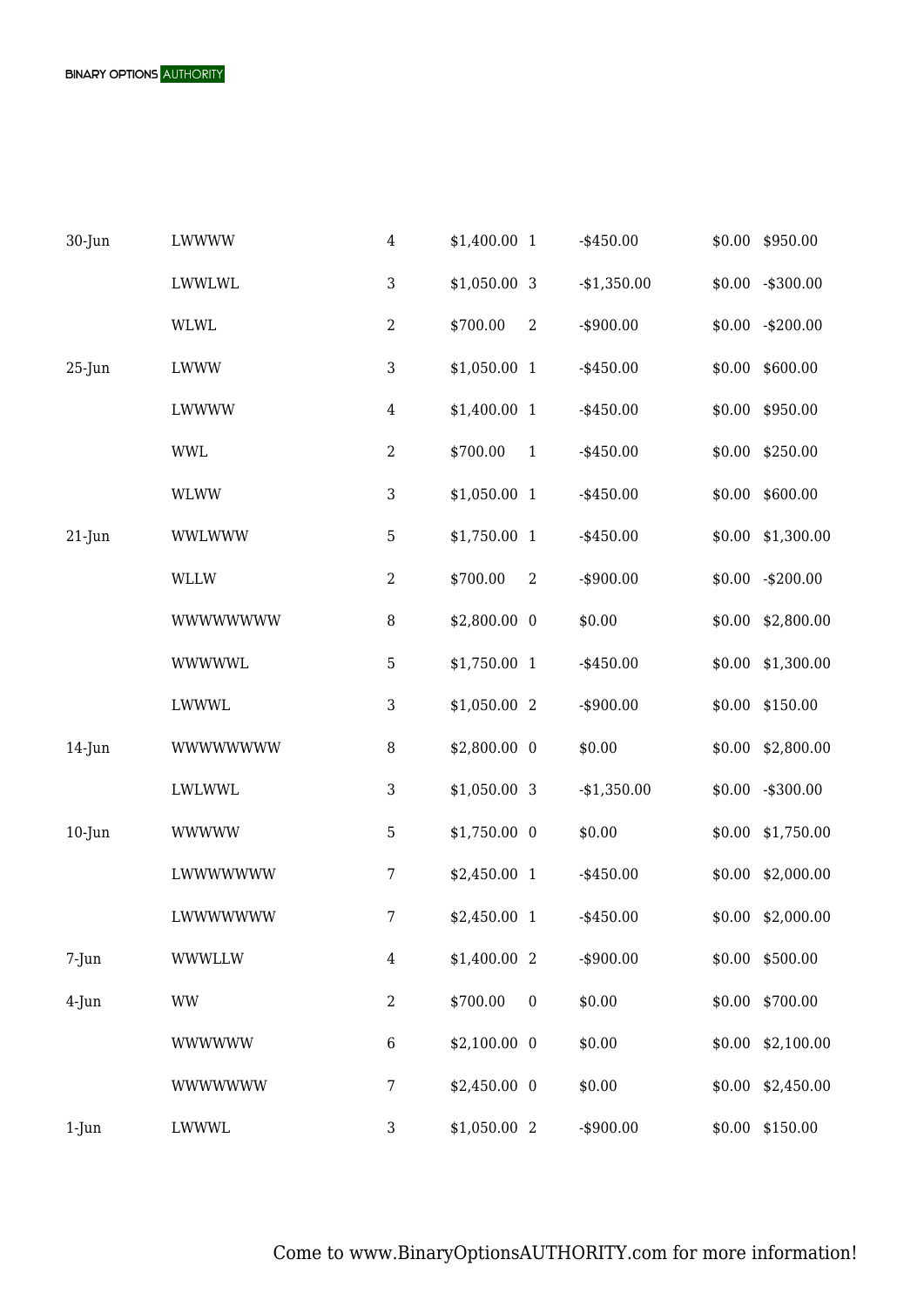| 96 |        | 25 | Total \$21,400.00 |
|----|--------|----|-------------------|
|    | 79.34% |    |                   |

#### **Performance Summary and Averages**

 Although a \$500 position size is tiny in the world of vanilla options it maybe too large for you to start with, maybe. Regardless, when you start practicing real time start with \$5 trades until you get the hang of the system! **Monthly Average**

**\$24,900.00** (\$500 Position Size)

**\$49,800.00** (\$1000 Position Size)

### **Binary Trading Business Expansion Concepts Trade Two Different Accounts**

**\$49,800.00** (\$1000 Position Size)

**\$99,600.00** (\$1000 Position Size)

#### **Trade Three Different Accounts**

**\$74,700.00** (\$500 Position Size)

**\$ 149,400.00** (\$1000 Position Size)

**It is Very Important You Read the [Terms B](https://binaryoptionsauthority.com/terms/)efore Purchasing. Do Not Purchase Unless You Agree with These [Terms.](https://binaryoptionsauthority.com/terms/) All System and Strategy Sales are Final for**